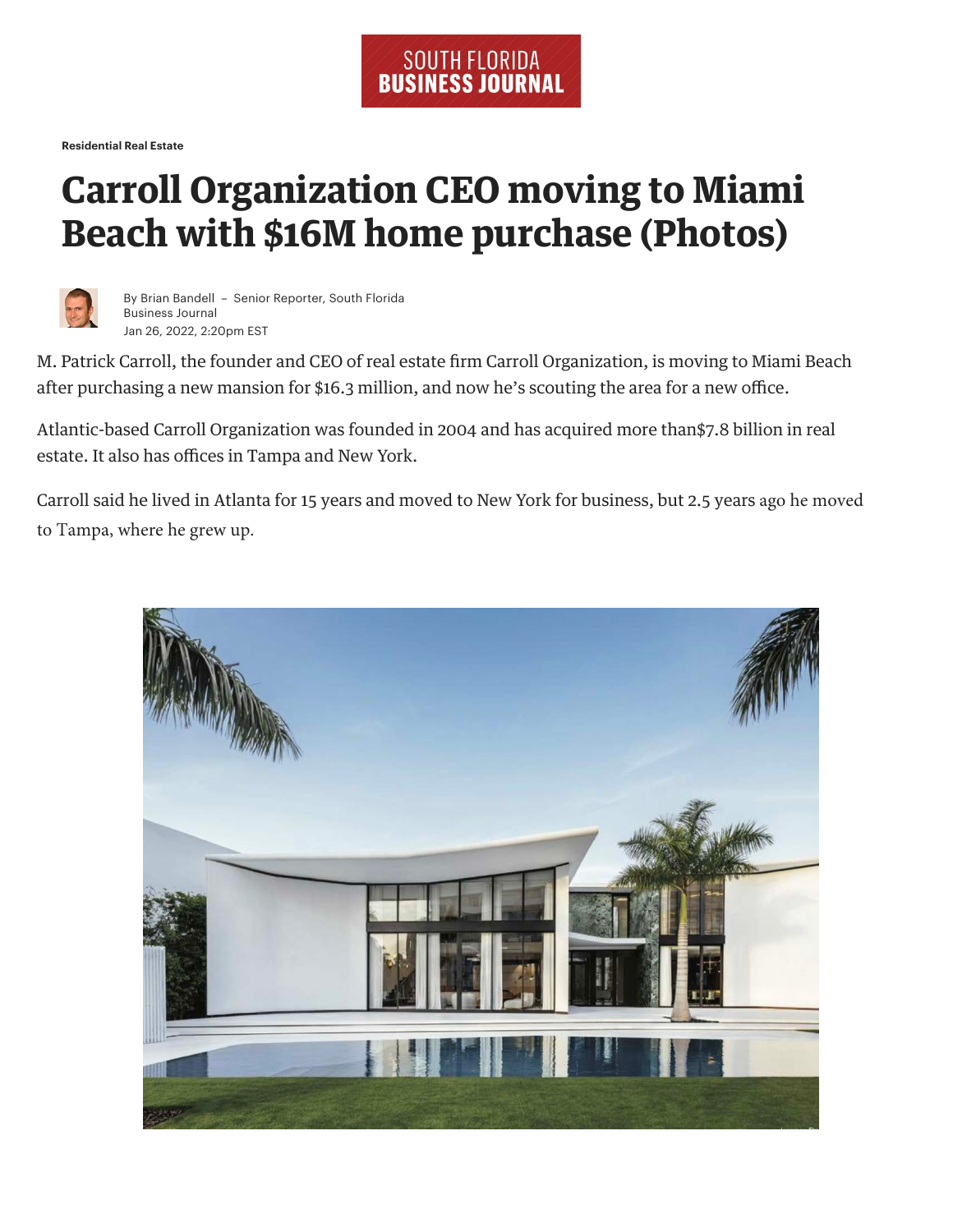

Patrick Carroll, the founder and CEO of real estate firm Carroll Organization COURTESY OF M. PATRICK CARROLL

"There was no real business done in Tampa and I was constantly going back up to New York every other week," Carroll said.

"Miami offers everything I was attracted to New York City for. When I moved to New York, I wanted to compete with the biggest and best, and now at least for part of the year they are in Miami."

Carroll said he was initially looking for a second home in the Miami area, but after witnessing the growing migration of companies moving to the area, including technology and cryptocurrency businesses, he decided to make South Florida his primary residence.

SFS Capital, managed by marine industry executive Fabrizio Scerch in Miami Beach, sold Carroll the newly completed home of 7,951 square feet at 810 Lakeview Drive. Oren Alexander of Douglas Elliman brokered the deal. The price equated to \$2,050 a square foot.

This was the first home designed by Italy-born Achille Salvagni, who normally works on yachts, Carroll said. It's situated on a 15,441- square-foot lot along a canal linking Biscayne Bay to Surprise Lake.